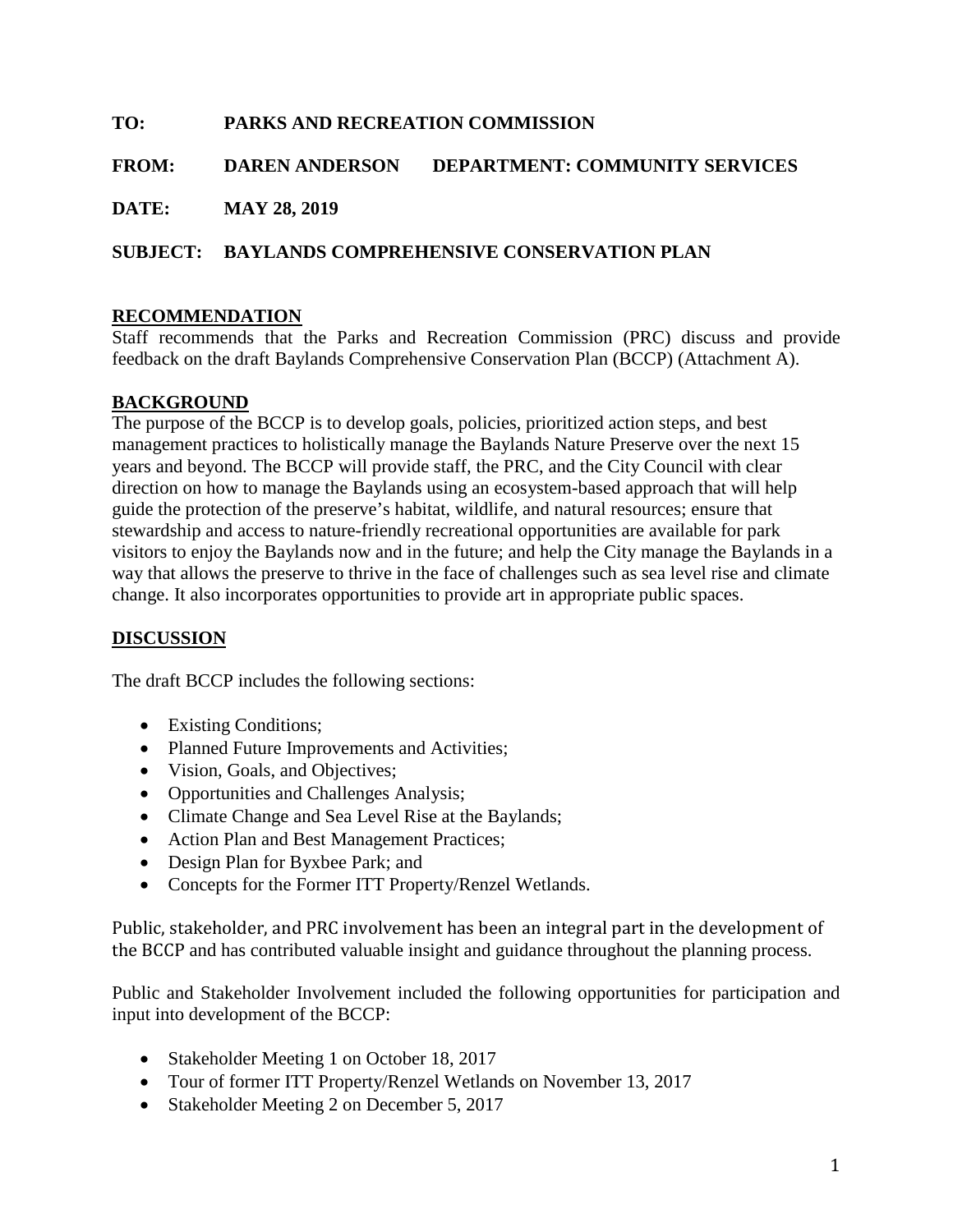- Stakeholder Meeting 3 on February 15, 2018
- Onsite Baylands User Survey in April and May 2018
- Stakeholder Meeting 4 on November 29, 2018
- Project website as an alternative opportunity for the community top review and provide feedback on BCCP chapters.
- The PRC discussed the BCCP on February 27, 2018; June 26, 2018; September 25, 2018; and December 18, 2018
- Review of draft sections of the BCCP via email

Five overarching themes emerged as important throughout the public and stakeholder process including:

- Natural Resources;
- Public Access and Facilities;
- Public Engagement;
- Public Art; and
- Operations and Management

These themes formed the basis of topic areas that are the focus of the BCCP. For example, Natural Resources were identified as an important asset of the Baylands, and Natural Resources Management is a prominently featured topic in the Goals and Objectives developed for the BCCP, and is included as a main topic in Opportunities and Challenges Analysis. Natural resources and habitats are specifically addressed in the Sea Level Rise and Climate Change Assessment chapter. The BCCP also includes specific natural resources management action plans, specifically the Habitat Conservation and Restoration Plan and the Climate Change and Sea Level Rise Plan. Natural resources conservation is also included as a main objective in the Byxbee Park Plan and the former ITT/Renzel concepts. Natural resources/ecology is also a major theme of Art Overlay section of the BCCP.

On December 18, 2018, the PRC discussed elements of the BCCP and focused their feedback on the Draft Design Plan for Byxbee Park. The PRC supported the Draft Design Plan for Byxbee Park, and recommended the parking lot improvement option (Concept 2), which allows vehicles to drive a loop through the parking lot. The PRC also requested adding bus parking to the design. The PRC feedback was incorporated into the Final Design Plan for Byxbee Park.

On May 7, 2019, staff met with the PRC Ad Hoc Committee to discuss the draft BCCP. The Ad Hoc Committee expressed support for the draft plan, and recommended a few minor changes:

- ITT conceptual plan—keep the one low to the ground antenna in the former ITT area.
- Include bio-blitzes as a method of monitoring and measuring wildlife and habitat.
- Do not clutter the Baylands with too many interpretive signs.
- The action plan it mentions "native plants" and "climate smart plants". Consider using the term "habitat supportive plants". The idea is that at some point it might not just be native plants that are best for supporting habitat given sea level rise.
- Include an appendix page with a list of volunteer partners.
- For Byxbee Trails, include the mileage of the loops.